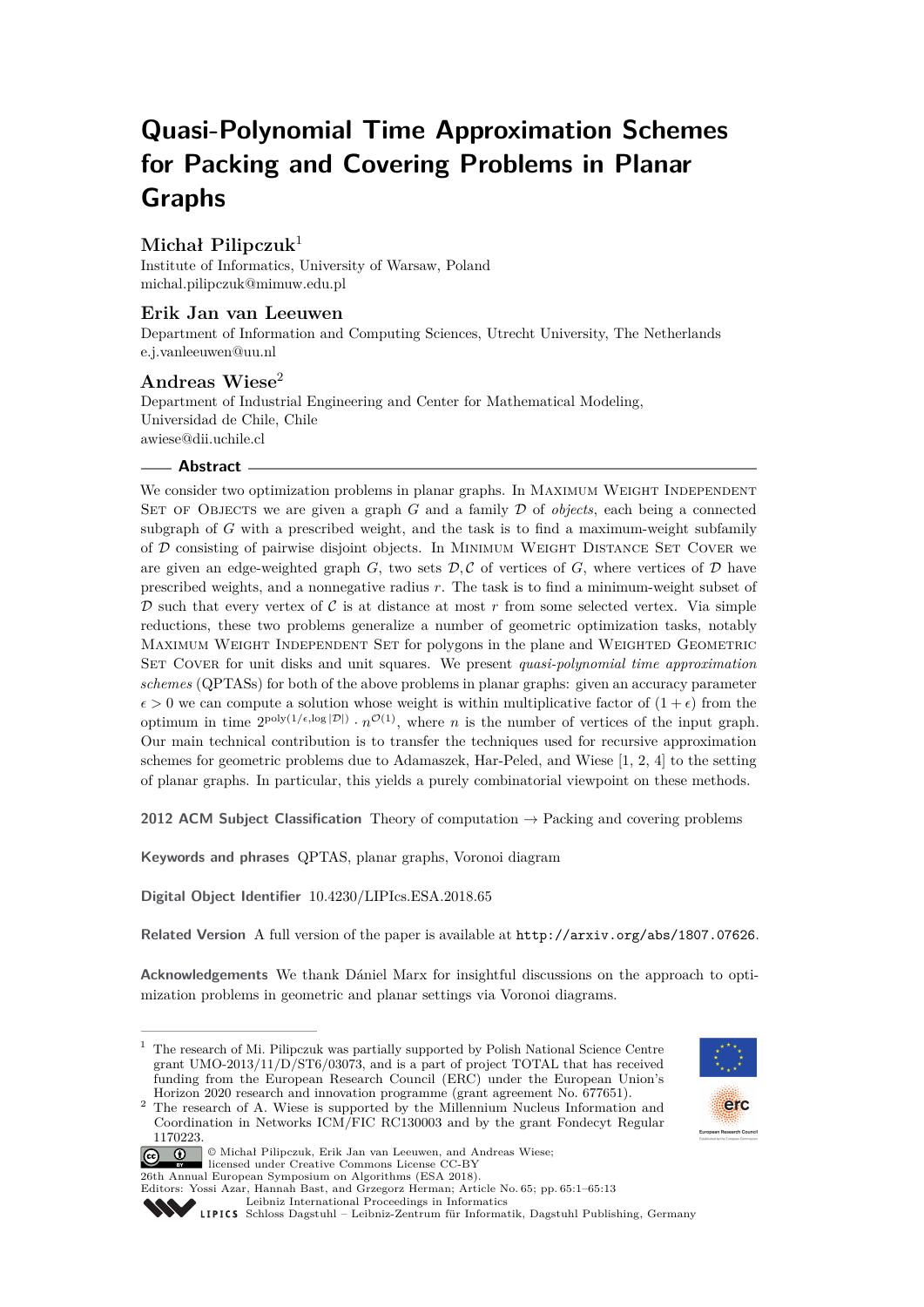#### **65:2 QPTASes for Packing and Covering Problems in Planar Graphs**

## **1 Introduction**

Independent Set and Dominating Set are fundamental optimization problems on graphs. Given a graph *G* where each vertex *v* has a weight  $\mathbf{w}(v)$ , in INDEPENDENT SET one seeks to find a vertex subset  $I \subseteq V(G)$  of maximum possible weight such that no two vertices in *I* are adjacent, whereas in DOMINATING SET one searches for a vertex subset  $D$  of minimum possible weight such that each vertex  $v \in V(G)$  is contained in *D* or adjacent to a vertex in *D*. Even in the unit-weight setting, both problems are notoriously hard to approximate and they are also W[1]-hard, i.e., we do not expect that they admit *fixed-parameter tractable (fpt)* algorithms running in time  $f(k) \cdot n^{\mathcal{O}(1)}$ , where *k* is the expected solution size.

Therefore, special cases of the problems were investigated, for instance the case where the input graph is planar. On planar graphs, classic layering techniques can be applied to show that both problems admit EPTASs, i.e.,  $(1 + \epsilon)$ -approximation algorithms with a running time of  $f(1/\epsilon)n^{\mathcal{O}(1)}$  for some function *f*, and fpt algorithms for the parameterization by the solution size, i.e., for a parameter *k*, algorithms running in time  $f(k)n^{\mathcal{O}(1)}$  that find a best solution among those of size at most *k*. Given these results, it is natural to consider generalizations of the above problems on planar graphs.

In this paper we study the DISTANCE INDEPENDENT SET and the DISTANCE DOMINATING SET problems. Given additionally a value  $r \in \mathbb{R}$  and weights on the edges of *G*, in the Distance Independent Set problem we require that any two selected vertices in *I* are at distance larger than *r* from each other, and in the DISTANCE DOMINATING SET problem we require that each vertex  $v \in V(G)$  is at distance at most r from some vertex of *D*. Let us stress that we assume that *r* is part of the input and in particular not assumed to be a constant; in fact, for constant *r* and unit edge weights, it is well-known that the same layering techniques easily yield EPTASs and fpt algorithms on planar graphs. In the parameterized setting, both problems are  $W[1]$ -hard even for unit weights; however, the trivial  $n^{\mathcal{O}(k)}$ -time algorithms can be improved to  $n^{\mathcal{O}(\sqrt{k})}$ -time algorithms [\[5\]](#page-12-4). These parameterized algorithms extend a technique originally developed to design quasi-polynomial time approximation schemes (QPTASs) for INDEPENDENT SET and DOMINATING SET in the geometric (Euclidean) setting [\[1,](#page-12-0) [2,](#page-12-1) [4\]](#page-12-2). The idea is to guess a sparse separator that has only small intersection with the optimal solution and that splits the problem into two roughly equal-sized subproblems, and then to solve the subproblems recursively. The natural question arises whether one can transfer the insights obtained in the parameterized setting back to approximation algorithms, and obtain approximation schemes for DISTANCE INDEPENDENT SET and DISTANCE DOMINATING SET in planar graphs.

**Our contribution.** In this paper we show that this is indeed possible and we present the first quasi-polynomial time approximation schemes for DISTANCE INDEPENDENT SET and DISTANCE DOMINATING SET on planar graphs when  $r$  is part of the input. In fact, we give QPTASs for two even more general problems, which we name Maximum Weight Independent Set of Objects (MWISO) and Minimum Weight Distance Set Cover (MWDSC). In MWISO we are given a graph *G* and a family D of *objects*, each being a connected subgraph of *G* with a prescribed weight, and the goal is to find a maximum-weight subfamily of  $D$  consisting of pairwise disjoint objects. In MWDSC we are given an edgeweighted graph  $G$ , subsets of vertices  $D$  and  $C$  where vertices of  $D$  are weighted, and radius *r* ∈ R. The goal is to find a minimum-weight subset  $\mathcal{F} \subseteq \mathcal{D}$  that *r-covers*  $\mathcal{C}$  in the sense that each vertex of  $C$  is at distance at most  $r$  from some vertex of  $\mathcal F$ . MWISO generalizes DISTANCE INDEPENDENT SET by taking D to be the family  $\{ \{v : \text{dist}(u, v) \le r/2 \} : u \in V(G) \}$  of all balls of radius  $r/2$  in the graph, while MWDSC generalizes DISTANCE DOMINATING SET by taking  $C = V(G)$ . The following statements summarize our results.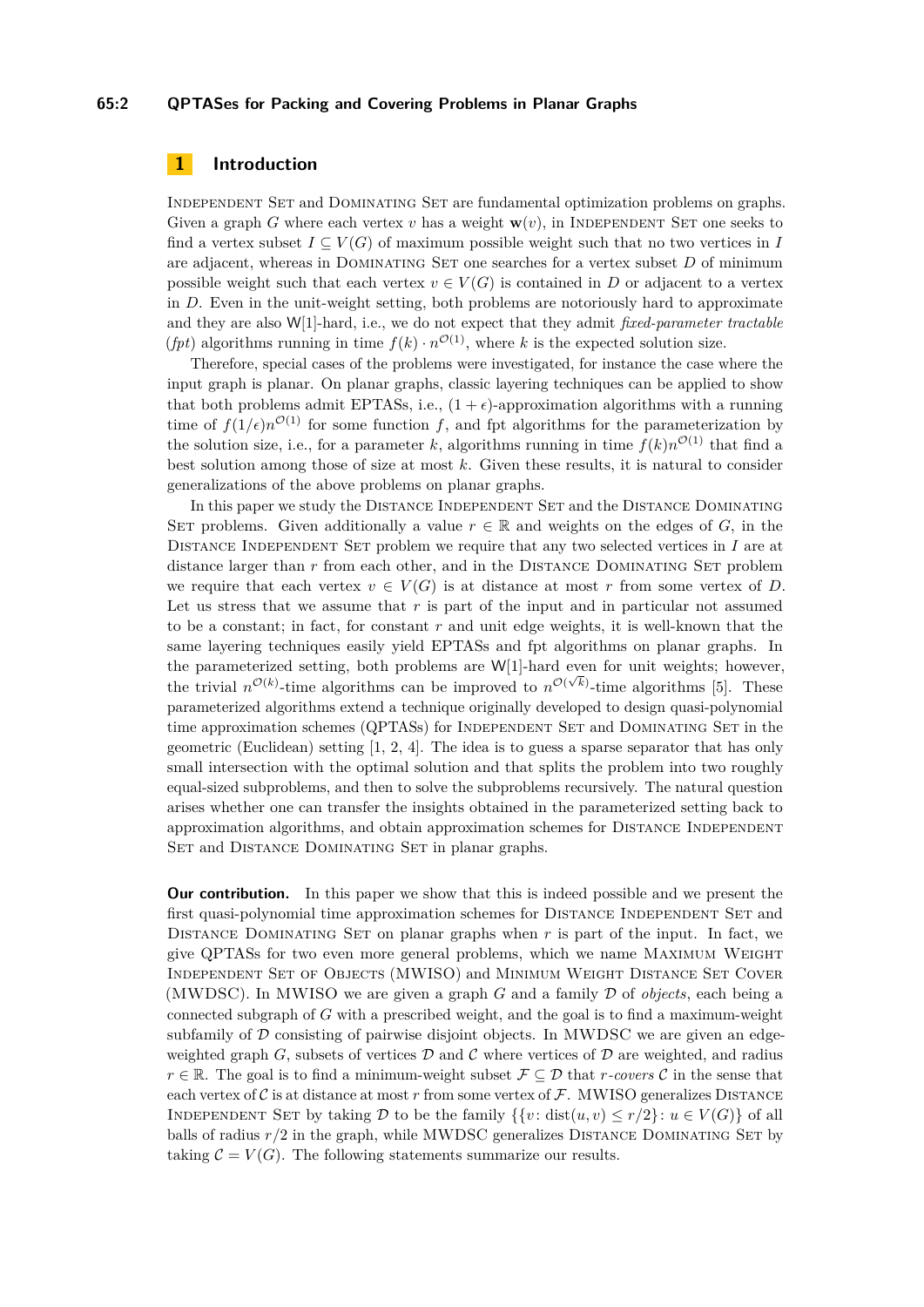<span id="page-2-1"></span>**Finder 1.** *The* MAXIMUM WEIGHT INDEPENDENT SET OF OBJECTS *problem in planar graphs admits a QPTAS with running time*  $2^{poly(1/\epsilon, \log N)} \cdot n^{\mathcal{O}(1)}$ , where *n is the vertex count of the input graph and*  $N = |\mathcal{D}|$  *is the number of objects in the input.* 

<span id="page-2-2"></span>**Finds 7.** *The MINIMUM WEIGHT DISTANCE SET COVER problem in planar graphs admits a QPTAS with running time*  $2^{poly(1/\epsilon, \log N)} \cdot n^{\mathcal{O}(1)}$ , where *n is the vertex count of the input graph and*  $N = |\mathcal{D}|$  *is the number of vertices allowed to be selected to the solution.* 

To obtain our QPTASs for MWISO, we extend the machinery developed in [\[1,](#page-12-0) [2,](#page-12-1) [4\]](#page-12-2) for optimization problems in geometric settings to problems in planar graphs. The heart of our technical contribution is to show that for any instance of the above problems there is a set of candidate separators of polynomial size such that one of them splits the given problem in a balanced way and intersects only a tiny fraction of the given solution. The latter is important since the intersected objects will be lost (in the case of MWISO) or might be paid twice (in the case of MWDSC) and hence we need to bound their total weight by  $\epsilon$ OPT. We state here an informal version of our separator lemma for the case of MWISO.

<span id="page-2-0"></span>▶ Lemma 3 (Informal). *In polynomial time we can compute a set*  $X \subseteq 2^D$  *of separators such that for every solution*  $\mathcal{F} \subseteq \mathcal{D}$ *, say of weight W, there exists*  $\mathcal{X} \in \mathbb{X}$  *such that*  $\mathbf{w}(\mathcal{F} \cap \mathcal{X}) \leq \epsilon W$ *and in the intersection graph of*  $D - X$  *each connected component* C *satisfies*  $\mathbf{w}(\mathcal{C} \cap \mathcal{F}) \leq \frac{9}{10}W$ *.* 

Using Lemma [3](#page-2-0) as abstraction for finding separators, we can apply the same recursive scheme as [\[1,](#page-12-0) [2,](#page-12-1) [4\]](#page-12-2): we guess the correct separator  $\mathcal{X} \in \mathbb{X}$ , construct a subproblem for each connected component of the intersection graph of  $\mathcal{D} - \mathcal{X}$ , and recurse in each of them up to recursion depth  $\mathcal{O}(\log |\mathcal{D}|)$ . Thus, the only part of the reasoning that uses planarity is Lemma [3.](#page-2-0)

The proof of Lemma [3](#page-2-0) follows the reasoning of Har-Peled [\[4\]](#page-12-2). The idea is to prove the following auxiliary result: for the optimal solution  $\mathcal F$  (and in fact for any feasible solution) there exists a separator of length roughly  $s = \mathcal{O}(\frac{1}{\epsilon} \ln \frac{1}{\epsilon})$  that cuts through at most an  $\epsilon$ -fraction of the weight of  $\mathcal F$  and splits the weight of  $\mathcal F$  in a balanced way. Lemma [3](#page-2-0) then follows by enumerating all candidates for such separators. In [\[4\]](#page-12-2), the separator was simply a polygon with roughly *s* vertices. We lift this concept to planar graphs using *Voronoi separators* as in the work of Marx and Pilipczuk [\[5\]](#page-12-4). Intuitively, a Voronoi separator of length *r* is an alternating cyclic sequence of *r* objects from D and *r* faces of the graph, connected by shortest paths in order to form a closed curve; this curve splits the instance into two subinstances. Thus, shortest paths in the graph are the analogues of segments in the plane.

The auxiliary result is proved in [\[4\]](#page-12-2) by showing that if  $S$  is a sample of size roughly  $s^2$ from  $\mathcal F$ , where each object is sampled independently with probability proportional to its weight, then a balanced separator of length *s* in the Voronoi diagram of S satisfies all the required properties with high probability. We follow the same reasoning, however again we need to properly understand how geometric concept used in [\[4\]](#page-12-2) – *spokes* and *corridors* – should be interpreted in planar graphs. Here, the technical toolbox for Voronoi diagrams and Voronoi separators developed in [\[5\]](#page-12-4) becomes very useful. In particular, it turns out that a fine understanding of what faces are candidates for branching points of a Voronoi diagram, provided in [\[5\]](#page-12-4), is essential to make the probabilistic argument work. Let us remark that we also somewhat simplify the original argument of Har-Peled by replacing the Exponential Decay Lemma with a direct probabilistic calculation.

To give the QPTAS for MWDSC we provide a variant of Lemma [3](#page-2-0) suitable for this problem and then follow a similar recursive scheme as for Theorem [1.](#page-2-1) It is nice that we can reuse the above-mentioned auxiliary result introduced for Lemma [3](#page-2-0) as a black-box, so the proof of the variant is relatively short. As in [\[7\]](#page-12-5), the difference is that in the recursion instead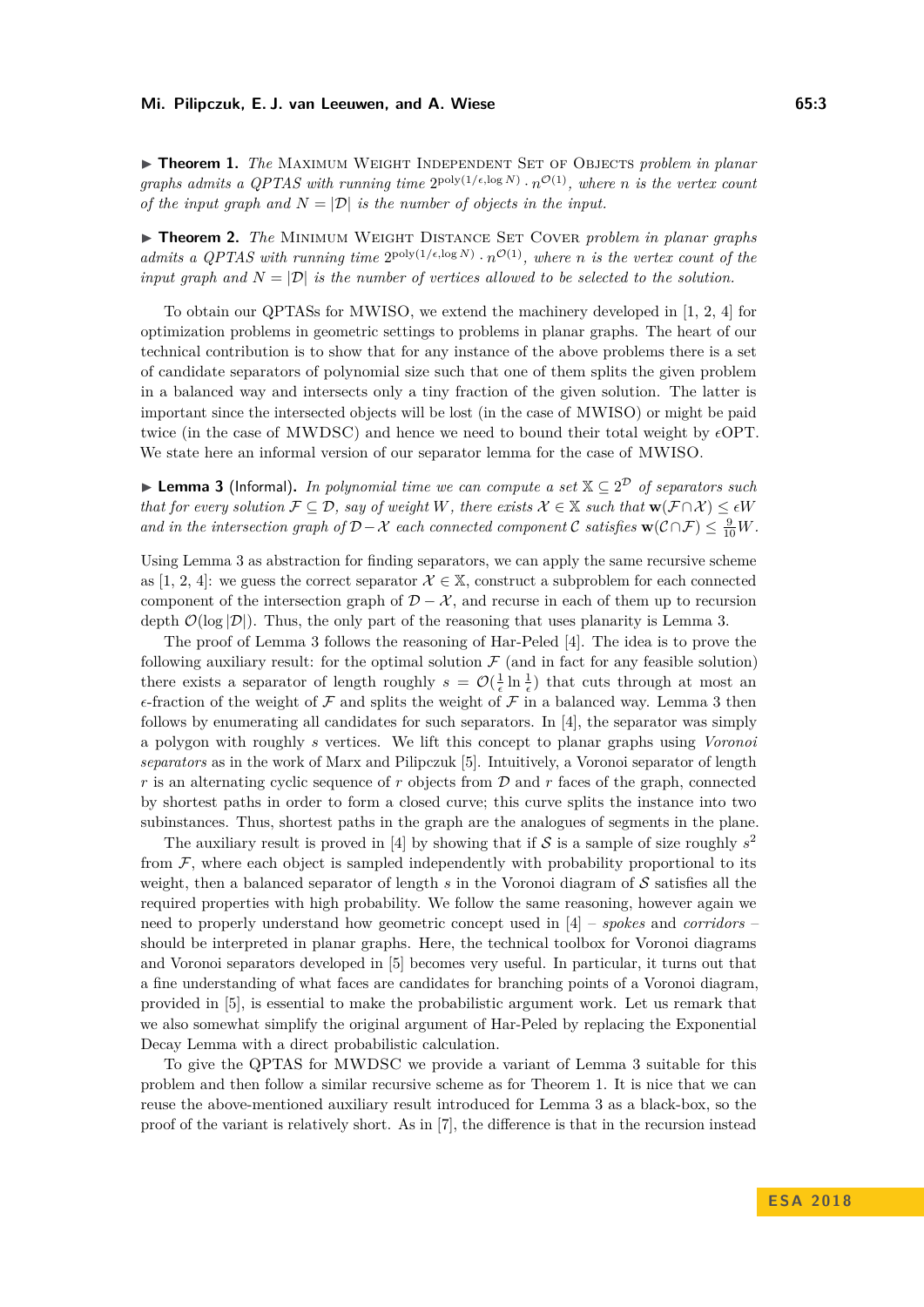#### **65:4 QPTASes for Packing and Covering Problems in Planar Graphs**

of removing the guessed separator we preserve it in all the recursive subcalls, thus allowing double-buying objects from it. Due to space constraints, the proof of Theorem [2](#page-2-2) is entirely deferred to the full version, while in this extended abstract we focus on proving Theorem [1.](#page-2-1)

**Geometric problems.** The above recursive machinery based on balanced separators was first introduced for obtaining a QPTAS for MAXIMUM WEIGHT INDEPENDENT SET OF Rectangles in the two-dimensional plane [\[1\]](#page-12-0) and then extended for getting QPTASs for Maximum Weight Independent Set of Polygons [\[2,](#page-12-1) [4\]](#page-12-2) and Weighted Geometric SET COVER (WGSR) for pseudo-disks [\[7\]](#page-12-5). We prove that Theorems [1](#page-2-1) and [2](#page-2-2) generalize these results, with the exception that for WGSR we can treat only the cases of unit disks and axis-parallel unit squares, instead of general families of pseudo-disks. In the full version we explain how to derive the mentioned results from our theorems.

# **2 Proof of the Separator Lemma for MWISO**

In this section we prove the Separator Lemma for MWISO, which was informally stated as Lemma [3](#page-2-0) and is formally stated below. For a family  $D$  of objects, IntGraph( $D$ ) denotes the *intersection graph* of  $D$ : graph with vertex set  $D$  where two objects are adjacent iff they intersect. The reader may think of  $\mathcal F$  being the optimal solution and of  $W$  being its weight.

<span id="page-3-0"></span>I **Lemma 4** (Separator Lemma for MWISO)**.** *Let G be an n-vertex planar graph and* D *be a* weighted family of *N* objects in *G*. Let  $0 < \epsilon < \frac{1}{10}$  and denote  $s = 10^3 \cdot \frac{1}{\epsilon} \ln \frac{1}{\epsilon}$ . Then there *exists a family* X *consisting of subsets of* D *with the following properties:*

**(A1)**  $|\mathbb{X}| \leq 6^{3s} N^{15s}$  and X can be computed in time  $N^{\mathcal{O}(s)} \cdot n^{\mathcal{O}(1)}$ ; and

**(A2)** *for every real*  $W \ge 0$  *and subfamily*  $\mathcal{F} \subseteq \mathcal{D}$  *of pairwise disjoint objects such that*  $\mathbf{w}(\mathcal{F}) \le$ *W* and  $\mathbf{w}(p) \leq s^{-2}W$  for each  $p \in \mathcal{F}$ , there exist  $\mathcal{X} \in \mathbb{X}$  such that  $\mathbf{w}(\mathcal{F} \cap \mathcal{X}) \leq \epsilon W$ *and for every connected component*  $\mathcal C$  *of* IntGraph $(\mathcal D) \setminus \mathcal X$  *we have*  $\mathbf w(\mathcal C \cap \mathcal F) \leq \frac{9}{10}W$ *.* 

The plan is as follows. We first recall the toolbox of *Voronoi separators*, introduced by Marx and Pilipczuk [\[5\]](#page-12-4). This allows us to state a stronger lemma, phrased as the existence of a short Voronoi separator appropriately breaking  $\mathcal{F}$ . We then show how Lemma [4](#page-3-0) follows from this stronger result and subsequently prove the stronger result.

Before we proceed, let us set up the notation and basic assumptions about the input. Let  $G$  be the input graph. We assume the edges of  $G$  are assigned positive weights<sup>[3](#page-3-1)</sup> so that we have the shortest-path metric in  $G$ : dist $(u, v)$  denotes the shortest length of a path connecting *u* and *v* in *G*. We may assume that *G* is given with an embedding in a sphere  $\Sigma$ and that it is triangulated; that is, every face of *G* is a triangle. Indeed, adding edges of infinite weight to triangulate the graph neither distorts the metric nor spoils the connectivity of the objects. Also, for every face *f* of *G* we fix any its internal point *c* to be its *center*, and for each vertex *u* of *f* we fix some curve within *f* with endpoints *u* and *c* to be the *segment* connecting *u* and *c* so that segments connecting vertices of *f* with *c* pairwise do not cross.

We assume that shortest paths are unique and the distances between pairs of vertices are pairwise different: for every pair of vertices *u, v* there is a unique shortest path connecting *u* and *v* and for  $\{u, v\} \neq \{u', v'\}$  we have  $dist(u, v) \neq dist(u', v')$ . This can be ensured by using lexicographic tie-breaking rules and it increases the running time only by polynomial factors.

<span id="page-3-1"></span><sup>3</sup> Obviously, edge weights are immaterial for the MWISO problem. However, it is convenient to think of *G* as edge-weighted so that we can define Voronoi diagrams. Furthermore, many results of this section will be reused for the MWDSC problem, where edge weights play a role in the problem.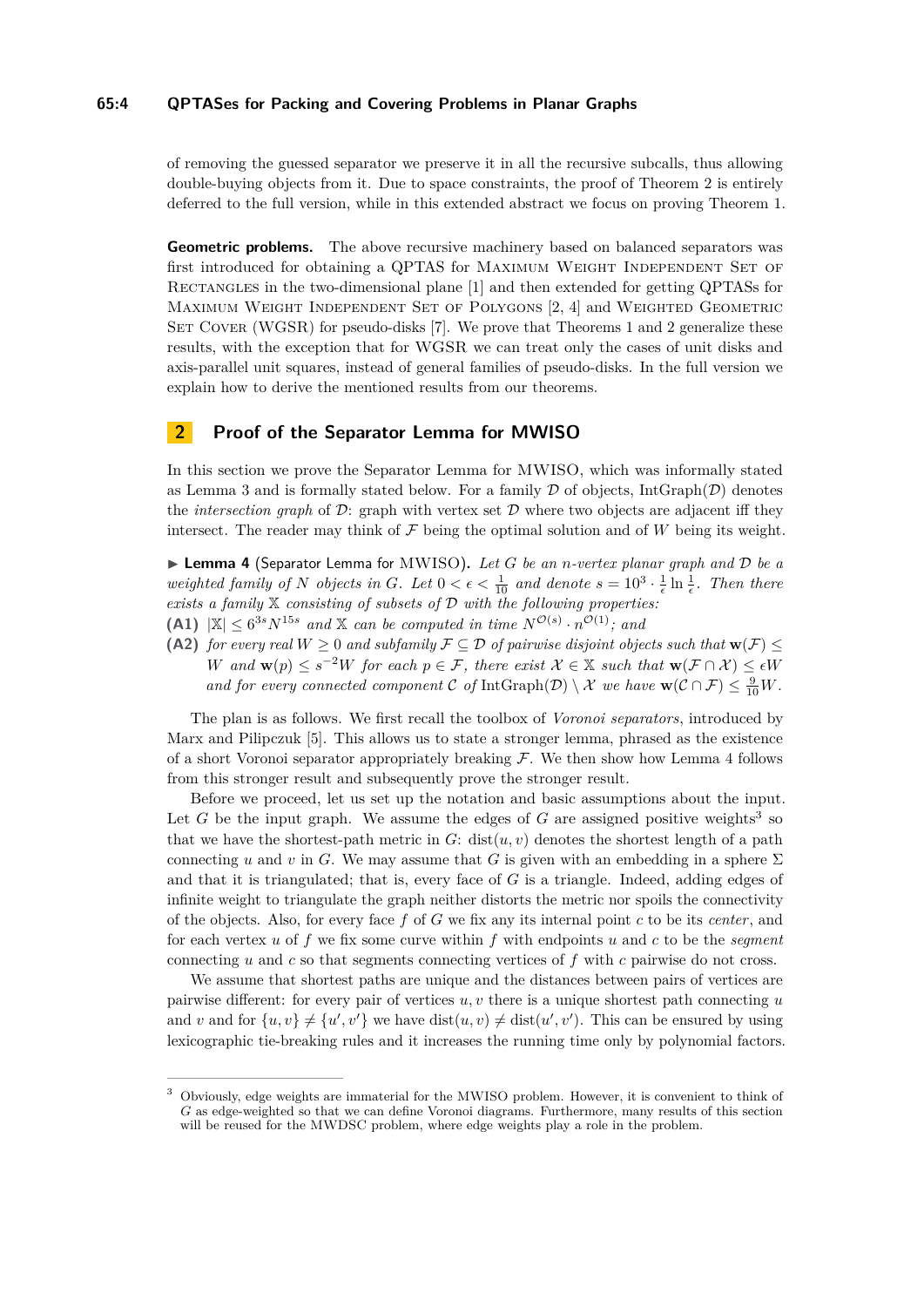#### **Mi. Pilipczuk, E. J. van Leeuwen, and A. Wiese 65:5**

We are given a family  $\mathcal D$  of *objects* in  $G$ , where each object  $p \in \mathcal D$  is a nonempty, connected subgraph of *G*. For any vertex *u* of *G* and any object  $p \in \mathcal{D}$ , let  $dist(u, p)$  be the length of the shortest path connecting *u* with any vertex of *p*. For each object  $p \in \mathcal{D}$ , we fix any spanning tree  $T(p)$  of *p*. We also assume that the family  $D$  is weighted: every object  $p \in D$ is assigned a nonnegative real weight **w**(*p*). For  $\mathcal{F} \subseteq \mathcal{D}$  we denote  $\mathbf{w}(\mathcal{F}) = \sum_{p \in \mathcal{F}} \mathbf{w}(p)$ .

## **2.1 Basic toolbox**

**Voronoi partitions and diagrams.** A subfamily  $\mathcal{F} \subseteq \mathcal{D}$  is *independent* if objects in  $\mathcal{F}$  are pairwise vertex-disjoint. Such an independent subfamily F induces the *Voronoi partition*  $\mathbb{M}_{\mathcal{F}}$ , which is a partition of the vertex set of *G* into  $|\mathcal{F}|$  parts according to the closest object from F. Precisely, for  $p \in \mathcal{F}$ , we say that a vertex *u* belongs to the *Voronoi cell*  $\mathbb{M}_{\mathcal{F}}(p)$ if dist $(u, p) <$  dist $(u, p')$  for any  $p' \in \mathcal{F}$ ,  $p' \neq p$ . Observe that ties do not happen due to distinctness of distances in *G*. We note that Marx and Pilipczuk consider in [\[5\]](#page-12-4) a more general notion of a *normal subfamily*, but we do not need this generality here.

Assuming  $|\mathcal{F}| \geq 4$ , we define the *Voronoi diagram* induced by  $\mathbb{M}_{\mathcal{F}}$  as follows. First, observe that every Voronoi cell  $\mathbb{M}_{\mathcal{F}}(p)$ , for  $p \in \mathcal{F}$ , induces a connected subgraph of *G* that contains *p* entirely (see Lemmas 4.1 and 4.2 in [\[5\]](#page-12-4)). Extend  $T(p)$  to a spanning tree  $\hat{T}(p)$  of  $G[\mathbb{M}_F(p)]$  by adding, for each vertex *u* of  $\mathbb{M}_F(p)$  that is not in *p*, the shortest path from *u* to *p*. Take the dual of *G* and remove all the edges dual to the edges of  $\hat{T}(p)$ , for all  $p \in \mathcal{F}$ . Then exhaustively remove vertices of degree one, and finally replace each maximal path with internal vertices of degree 2 (so-called 2*-path*) by a single edge; the embedding of this edge is defined as the union of embeddings of edges of *G* comprising the original 2-path. Thus, we obtain a connected, 3-regular plane multigraph, called the *Voronoi diagram* of F, whose faces bijectively correspond to the cells  $M_{\mathcal{F}}(p)$  for  $p \in \mathcal{F}$ . More precisely, every face of the Voronoi diagram of F is associated with a different object  $p \in \mathcal{F}$  so that all the vertices of  $\mathbb{M}_{\mathcal{F}}(p)$  are contained in this face. The 3-regularity of the diagram follows from the assumption that *G* is triangulated. From Euler's formula it follows that if  $|\mathcal{F}| = k$ , then *H* has *k* faces,  $2k - 4$ vertices, and  $3k - 6$  edges. See Lemmas 4.4 and 4.5 of [\[5\]](#page-12-4) for a formal verification of these assertions, and Section 4.4 of [\[5\]](#page-12-4) for a detailed description of the construction.

**Branching points.** If *H* is the Voronoi diagram of an independent subfamily  $\mathcal{F} \subseteq \mathcal{D}$ , then *H* is constructed from a subgraph of the dual of *G* by contracting maximal 2-paths. Hence, vertices of *H* correspond to faces of *G*. These primal faces, equivalently dual vertices, are called the *branching points* of the diagram *H*; intuitively, these are faces where the boundaries of Voronoi cells meet nontrivially. A priori, every face of *G* could be a branching point of the Voronoi diagram of some independent subfamily  $\mathcal{F} \subseteq \mathcal{D}$ . However, in [\[5\]](#page-12-4) it is proved that the number of candidates for branching points can be bounded polynomially in  $|\mathcal{D}|$ .

<span id="page-4-0"></span>**Figure 1.1 5** (Theorem 4.7 of [\[5\]](#page-12-4)). *There exists a family I of faces of G with*  $|I| \leq |\mathcal{D}|^4$  *such that the following holds: for every independent subfamily of objects*  $\mathcal{F} \subseteq \mathcal{D}$ , all branching *points of the Voronoi diagram of*  $F$  *are contained in*  $I$ *. Moreover,*  $I$  *can be computed in time polynomial in* |D| *and n.*

We fix the family *I* provided by Theorem [5](#page-4-0) and call its members D*-important* faces of *G*.

**Voronoi separators.** We now recall the concept of *Voronoi separators*. A *Voronoi separator* is a sequence of the form

 $S = \langle p_1, u_1, f_1, v_1, p_2, u_2, f_2, v_2, \ldots, p_r, u_r, f_r, v_r \rangle$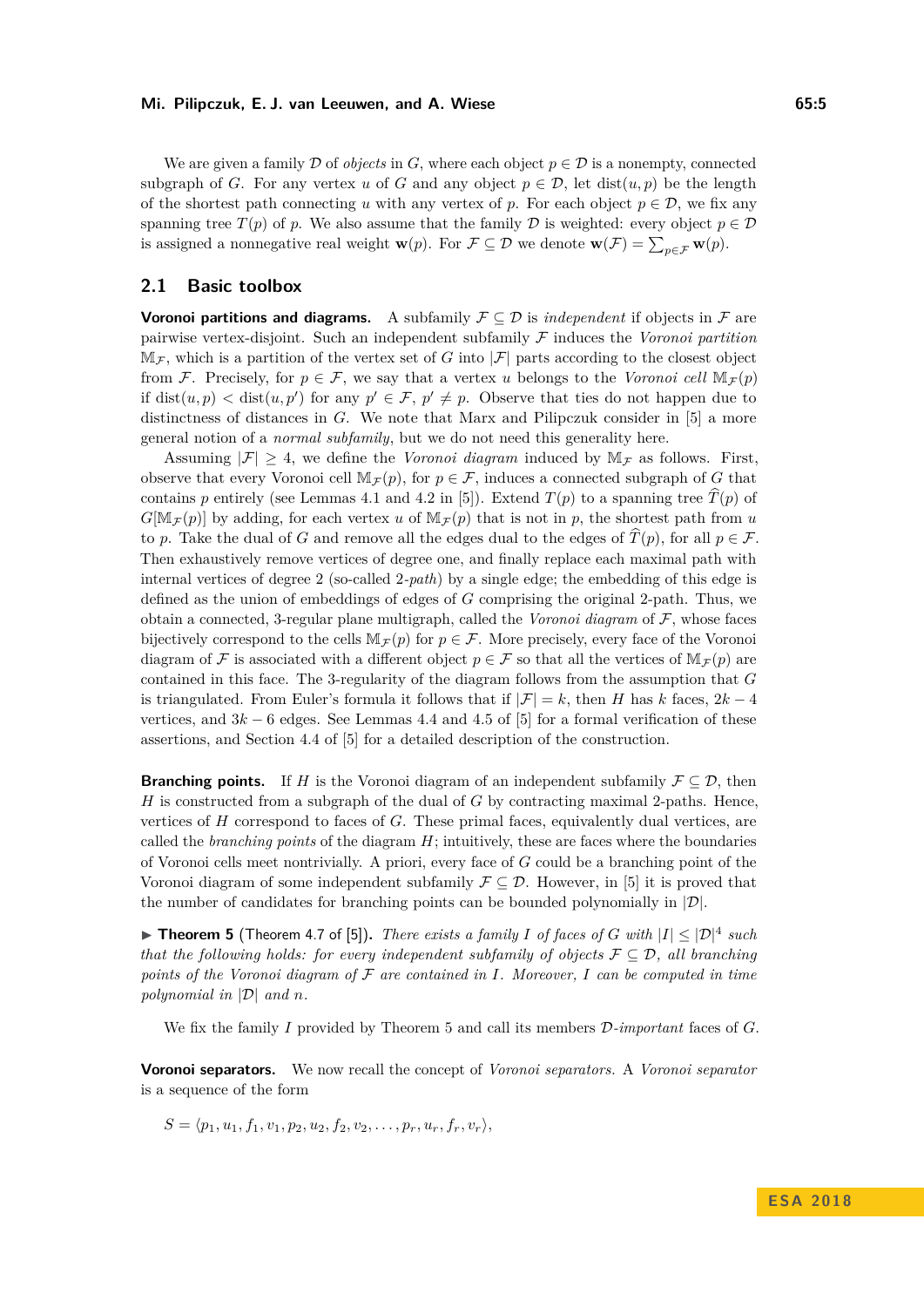#### **65:6 QPTASes for Packing and Covering Problems in Planar Graphs**

where  $p_i$  are pairwise disjoint objects from  $\mathcal{D}$ ,  $f_i$  are faces of  $G$ , and  $u_i, v_i$  are distinct vertices lying on the face  $f_i$ . For each  $i \in \{1, \ldots, r\}$ , define  $P_i$  to be the shortest path from  $u_i$  to  $p_i$ and  $Q_i$  to be the shortest path from  $v_i$  to  $p_{i+1}$ , where indices behave cyclically. For a Voronoi separator *S* as above, its *length* is *r* and its *set of traversed objects* is  $\mathcal{D}(S) = \{p_1, \ldots, p_r\}.$ 

In the notation above, an object  $q \in \mathcal{D}$  is *banned* by the separator *S* if either *q* intersects some object  $p \in \mathcal{D}(S)$ , or there is a vertex *w* on some path  $P_i$  such that  $dist(w, q) < dist(w, p_i)$ , or there is a vertex *w* on some path  $Q_i$  such that  $dist(w, q) < dist(w, p_{i+1})$ . In particular,  $\mathcal{D}(S)$  is banned by *S*. Let  $Ban(S)$  denote the set of objects in  $\mathcal D$  banned by *S*. Intuitively, the banned objects are those that are intersected by the separator and are lost when we recurse (in MWISO) or that might be selected and paid twice (in MWDSC). Therefore, we will later ensure that their total weight is small.

The following result is the aforementioned key step toward the proof of Lemma [4.](#page-3-0) It may be regarded as a lift of Theorem 4.22 from [\[5\]](#page-12-4) or of Lemma 4.1 from [\[4\]](#page-12-2) to our setting.

<span id="page-5-0"></span>**► Lemma 6.** Let W be a positive real,  $0 < \epsilon < \frac{1}{10}$ , and  $s = 10^3 \cdot \frac{1}{\epsilon} \ln \frac{1}{\epsilon}$ . Suppose  $\mathcal{F} \subseteq \mathcal{D}$  is *an independent subfamily of objects such that*  $|\mathcal{F}| \geq 4$ ,  $\mathbf{w}(\mathcal{F}) \leq W$ , and  $\mathbf{w}(p) \leq s^{-2}W$  for *all*  $p \in \mathcal{F}$ . Then there exist a Voronoi separator *S* satisfying the following:

- <span id="page-5-1"></span>**(B1)**  $\mathcal{D}(S) \subseteq \mathcal{F}$  *and all faces traversed by S are*  $\mathcal{D}$ *-important:*
- <span id="page-5-2"></span>**(B2)** *the length of S is at most* 3*s;*
- (B3) the total weight of objects of  $\mathcal F$  banned by  $S$  is at most  $\epsilon W$ ;
- **(B4)** *for every connected component* C *of* IntGraph(D) Ban(S), we have  $\mathbf{w}(\mathcal{C}) \leq \frac{9}{10}W$ .

It is not hard to see that Lemma [4](#page-3-0) follows from Lemma [6:](#page-5-0) we simply enumerate all candidates for a Voronoi separator *S* satisfying [1](#page-5-1) and [2,](#page-5-2) a straightforward estimate using Theorem [5](#page-4-0) shows that there are at most 6 <sup>3</sup>*sN*15*<sup>s</sup>* of them, and for each candidate *S* we add  $Ban(S)$  to the constructed family  $X$ . Details can be found in the full version.

Thus, we are left with proving Lemma [6.](#page-5-0) The idea, borrowed from Har-Peled [\[4\]](#page-12-2), is that we construct a sufficiently large random sample from  $\mathcal{F}$ , where the probability of picking each object is proportional to its weight. Then we inspect the Voronoi diagram induced by the sample and we argue that with non-zero probability it has a short separator giving rise to the sought Voronoi separator *S*. To implement this plan we need two ingredients: an appropriate lift of the sampling idea from [\[4\]](#page-12-2) and the analysis of how separators in the Voronoi diagram give rise to Voronoi separators in the graph, which is essentially taken from [\[5\]](#page-12-4) with some technical details added. These two ingredients are explained in the next two subsections.

## **2.2 Sampling**

**Spokes and diamonds.** We first adjust technical notions used by Har-Peled [\[4\]](#page-12-2) in the geometric context to our setting. Suppose we have an independent family of objects  $\mathcal F$  and its Voronoi diagram  $H = H_{\mathcal{F}}$ . Let f be any branching point of H and let u be any vertex of *f*. Let  $p \in \mathcal{F}$  be the object of  $\mathcal{F}$  such that  $u \in \mathbb{M}_{\mathcal{F}}(p)$ . The *spoke* of *u* in *H* is the shortest path from *u* to *p* in *G*; note all the vertices of this shortest path belong to the cell  $\mathbb{M}_{\mathcal{F}}(p)$ .

Consider any subfamily  $S \subseteq \mathcal{F}$  and let  $H_S$  be the Voronoi diagram induced by S; in the following, we consider spokes in the diagram  $H_S$ . For any spoke  $P$  in  $H_S$ , say connecting a vertex *u* with the object  $p \in \mathcal{S}$  satisfying  $u \in M_{\mathcal{S}}(p)$ , we say that P is *in conflict* with an object  $p' \in \mathcal{F}$  if there is a vertex *v* on *P* such that  $dist(v, p') < dist(v, p)$ . Note that this implies  $p' \notin \mathcal{S}$ , because the spoke P has to be entirely contained in  $\mathbb{M}_{\mathcal{S}}(p)$ . Define the *weight* of *P* with respect to  $\mathcal F$  as the total weight of objects from  $\mathcal F$  that are in conflict with *P*.

Further, suppose *e* is an edge of  $H<sub>S</sub>$ , with endpoints  $f<sub>1</sub>, f<sub>2</sub>$  (not necessarily different). Let  $p_1, p_2$  be the objects of S corresponding to the faces of  $H_S$  incident to *e* (possibly  $p_1 = p_2$ ).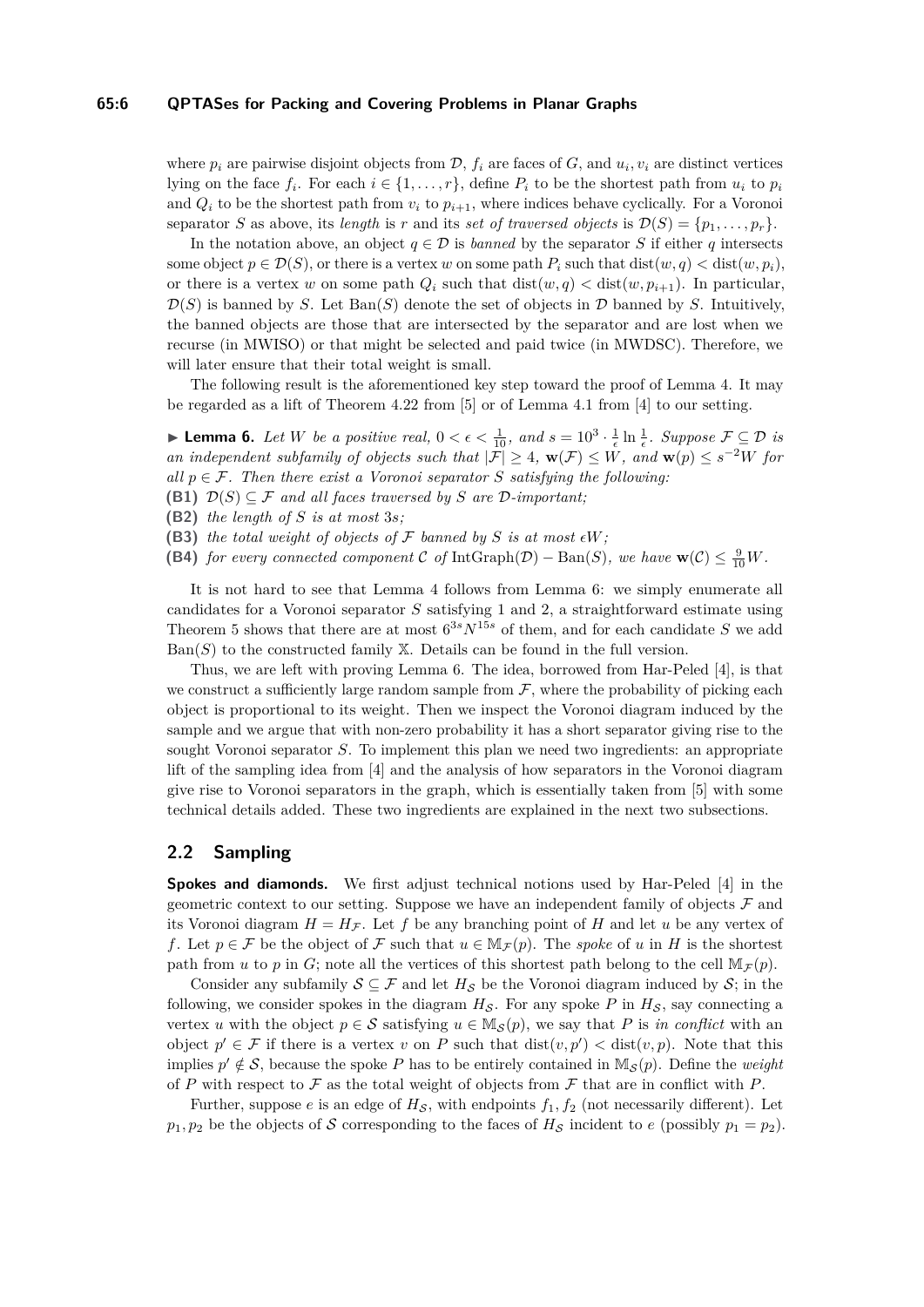#### **Mi. Pilipczuk, E. J. van Leeuwen, and A. Wiese 65:7**

Let  $u_{1,1}, u_{1,2}$  be the vertices of  $f_1$  such that  $u_{1,1} \in M_{\mathcal{S}}(p_1), u_{1,2} \in M_{\mathcal{S}}(p_2)$ , and the edge  $u_{1,1}u_{1,2}$  of *G* crosses the edge *e* of *H<sub>S</sub>*. Similarly pick vertices  $u_{2,1}, u_{2,2}$  of  $f_2$ . The *diamond* induced by *e* is the closed curve  $\Delta_{\mathcal{S}}(e)$  on  $\Sigma$  formed by the union of: segments connecting the center of  $f_1$  with  $u_{1,1}$  and  $u_{1,2}$ , the unique path between  $u_{1,2}$  and  $u_{2,2}$  in  $\hat{T}(p_2)$ , segments connecting the center of  $f_2$  with  $u_{2,2}$  and  $u_{2,1}$ , and the unique path between  $u_{2,1}$  and  $u_{1,1}$  in  $T(p_1)$ . The *interior* of  $\Delta_S(e)$  is the unique region of  $\Sigma \setminus \Delta_S(e)$  that contains *e*. The *weight* of  $\Delta_{\mathcal{S}}(e)$  with respect to F is the total weight of objects of F that are entirely contained in the interior of  $\Delta_{\mathcal{S}}(e)$ ; note that these objects do not belong to S.

We remark that while spokes were used in [\[4\]](#page-12-2) in the form roughly as above, diamonds correspond to the notion of a *corridor* from [\[4\]](#page-12-2).

**Sampling lemma: statement.** We now state the crucial technical result: there is a boundedsize subfamily of the optimum solution that induces a Voronoi diagram where every spoke and every diamond has small weight. We will prove it using a probabilistic sampling argument.

<span id="page-6-0"></span>**I Lemma 7** (Sampling lemma). Suppose W is a positive real and  $\mathcal F$  is an independent, *weighted family of objects in G such that*  $|\mathcal{F}| \geq 4$  *and*  $\mathbf{w}(\mathcal{F}) \leq W$ *. Let*  $\ell \geq 10$  *be an integer such that*  $\mathbf{w}(p) \leq \frac{W}{\ell}$  *for each*  $p \in \mathcal{F}$ *. Then there exists a subfamily*  $S \subseteq \mathcal{F}$  *with*  $4 \leq |\mathcal{S}| \leq 2\ell$ *such that in the Voronoi diagram*  $H_S$ , the weight with respect to  $\mathcal F$  of every spoke and of *every diamond is at most*  $10 \ln \ell \cdot \frac{W}{\ell}$ .

Later, we will use Lemma [7](#page-6-0) with  $\ell = \mathcal{O}((\frac{1}{\epsilon} \ln \frac{1}{\epsilon})^2)$ . The reader may imagine that we then apply a balanced planar graph separator on the Voronoi diagram  $H_{\mathcal{S}}$  of size  $\mathcal{O}(\sqrt{\ell})$  along which we partition  $\mathcal F$  into two parts, yielding the Voronoi separator claimed by Lemma [6.](#page-5-0) Since the weight with respect to  $\mathcal F$  of every spoke and every diamond is at most  $10 \ln \ell \cdot \frac{W}{\ell}$ , the total weight of the objects of  $\mathcal F$  banned by  $S$  will be bounded by  $\epsilon W$ .

Lemma [7](#page-6-0) is a roughly an analogue of Lemma 3.3 from [\[4\]](#page-12-2). The main difference is that in the geometric setting, spokes and corridors have a simpler structure due to the fact that each branching point of the Voronoi diagram is defined by three objects from the solution – the three ones equidistant from  $it - so$  that the branching point is the meeting point of the three corresponding Voronoi regions. This is no longer the case in planar graphs, as observed in [\[5\]](#page-12-4). More precisely, out of the three regions around a branching point of the diagram, two or even three may be equal; this happens when there are bridges in the diagram, which is never the case in the geometric setting.

As part of their proof of Theorem [5,](#page-4-0) to understand these additional situations Marx and Pilipczuk define *singular faces*, which come in three types. The first one corresponds to "standard" branching points incident to three different regions, while the second and the third one correspond to branching points incident only to two, respectively one region.

**Singular faces.** For an independent triple of objects  $\mathcal{F}_0 = \{p_1, p_2, p_3\} \subseteq \mathcal{D}$ , a face f of *G* is called a *singular face* of *type* 1 for  $(p_1, p_2, p_3)$  if in  $\mathbb{M}_{\mathcal{F}_0}$ , all the vertices of *f* belong to different cells (note that there are three cells in  $\mathbb{M}_{\mathcal{F}_0}$ ). For an independent triple of objects  $\mathcal{F}_0 = \{p_1, p_2, p_3\} \subseteq \mathcal{D}$ , a face f is called a *singular face* of *type* 2 for  $(p_1, p_2, p_3)$  if in  $\mathbb{M}_{\mathcal{F}_0}$ , one vertex  $v_1$  of f belongs to  $\mathbb{M}_{\mathcal{F}_0}(p_1)$ , the other two vertices  $v_2, v_3$  of f belong to  $\mathbb{M}_{\mathcal{F}_0}(p_2)$ , and the closed walk *W* obtained by taking the union of the unique path in  $\widehat{T}(p_2)$ between  $v_2$  and  $v_3$  and the edge  $v_2v_3$  on the boundary of f divides the plane into two regions, one containing  $p_1$  and one containing  $p_3$ . Finally, for an independent quadruple of objects  $\mathcal{F}_0 = \{p_0, p_1, p_2, p_3\} \subseteq \mathcal{D}$ , a face f is called a *singular face* of type 3 for  $(p_0, p_1, p_2, p_3)$  if in  $M_{\mathcal{F}_0}$  all the vertices of f belong to  $M_{\mathcal{F}_0}(p_0)$ , but the boundary of face f plus the minimal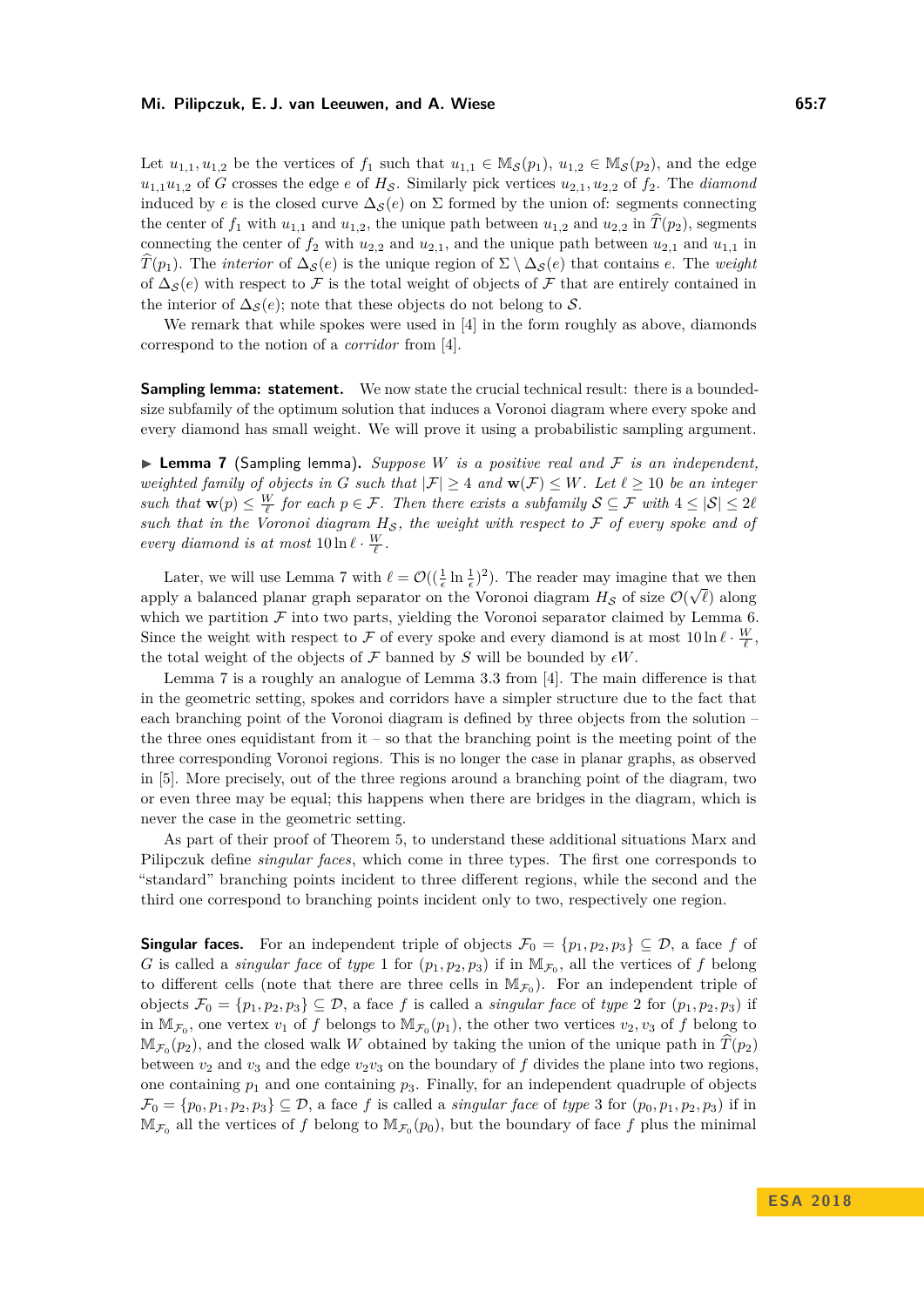#### **65:8 QPTASes for Packing and Covering Problems in Planar Graphs**

subtree of  $\widehat{T}(p_0)$  spanning the vertices of *f* divides the plane into four regions: the face *f* itself, one region containing  $p_1$ , one region containing  $p_2$ , and one region containing  $p_3$ . See Figure 8 in [\[5\]](#page-12-4) for a visualization.

It appears that for a fixed triple or quadruple of objects, there are only few singular faces.

<span id="page-7-1"></span>▶ Lemma 8 (Lemmas 4.8, 4.9, and 4.10 of [\[5\]](#page-12-4)). For each independent triple of objects  $(p_1, p_2, p_3)$ *, there are at most* 2 *singular faces of type* 1 *for*  $(p_1, p_2, p_3)$ *, and at most* 1 *singular face of type* 2 *for*  $(p_1, p_2, p_3)$ *. For each independent quadruple of objects*  $(p_0, p_1, p_2, p_3)$ *, there is at most* 1 *singular face of type* 3 *for*  $(p_0, p_1, p_2, p_3)$ *.* 

The next statement explains the connection between branching points and singular faces.

<span id="page-7-0"></span>I **Lemma 9** (Lemma 4.12 of [\[5\]](#page-12-4))**.** *Let* F ⊆ D *be an independent subfamily of objects, and let H be the Voronoi diagram of* F*. Then every branching point of H is either a type-*1 *singular face for some triple of objects from* F*, or a type-*2 *singular face for some triple of objects from* F*, or a type-*3 *singular face for some quadruple of objects from* F*.*

Actually, the two results above may be combined into a proof of Theorem [5.](#page-4-0) Lemma [9](#page-7-0) shows that every branching point of the Voronoi diagram of an independent subfamily of  $D$ is among type-1, type-2, and type-3 singular faces for triples or quadruples of objects in  $\mathcal{D}$ , while using Lemma [8](#page-7-1) we can bound their total number by  $|\mathcal{D}|^4$ .

**Sampling lemma: proof.** We now have all the tools needed to prove Lemma [7.](#page-6-0) Contrary to Har-Peled [\[4\]](#page-12-2) we do not use the Exponential Decay Lemma, but direct probability calculations; this makes the proof somewhat conceptually easier. The main complications are due to the need to handling different types of singular faces, instead of just one.

**Proof of Lemma [7.](#page-6-0)** Denote  $\eta = 10 \ln \ell \cdot \frac{W}{\ell}$ . First observe that if  $\mathbf{w}(\mathcal{F}) \leq \eta$ , then setting  $S = \mathcal{F}$  satisfies all the required properties, since no spoke may have larger weight than the whole of F. Therefore, from now on we assume that  $\mathbf{w}(\mathcal{F}) > \eta$ .

Construct S by including every object  $p \in \mathcal{F}$  independently with probability  $q_p = \mathbf{w}(p) \cdot \frac{\ell}{W}$ ; note that this value is at most 1 by the assumption of the lemma. Let *X* be the random variable equal to the cardinality of S; then  $X = \sum_{p \in \mathcal{F}} X_p$ , where  $X_p$  are indicator random variables, taking value 1 if *p* is included in  $\mathcal F$  and 0 otherwise. Note that  $\mathbb E[X_p] = q_p$  and  $\mathbb{E}[X] = \sum_{p \in \mathcal{F}} \mathbb{E}[X_p] = \ell \cdot \frac{\mathbf{w}(\mathcal{F})}{W} \leq \ell$ . Since X is a sum of independent indicator variables, standard concentration inequalities yield the following.

▶ **Claim 10 (♦**<sup>[4](#page-7-2)</sup>). The probability that  $|S| > 2\ell$  or  $|S| \le 100$  is at most  $\frac{7}{12}$ .

Call a spoke in the Voronoi diagram  $H_S$  *heavy* if its weight with respect to  $\mathcal F$  is more than *η*. We now estimate the probability that there is a heavy spoke in  $H_S$ .

<span id="page-7-3"></span>► Claim 11 (♦). The probability that there is a heavy spoke in  $H_S$  is at most  $\frac{1}{6}$ .

**Proof sketch.** Fix any triple of objects  $p_1, p_2, p_3 \in \mathcal{F}$  and face f and consider the following event  $A^{p_1,p_2,p_3,f}$ :  $p_1,p_2,p_3$  are all included in S, f is a branching point of  $H_S$  with vertices  $u_1, u_2, u_3$  belonging to the cells of  $p_1, p_2, p_3$ , respectively, and moreover the spoke *P* of  $u_1$ (which is the shortest path from  $u_1$  to  $p_1$ ) is heavy. Let  $\mathcal{Z} \subseteq \mathcal{F}$  be the family of those objects from F that are in conflict with P; then  $\mathbf{w}(Z) > \eta$ . In order for  $A^{p_1,p_2,p_3,f}$  to happen, all of

<span id="page-7-2"></span> $4$  Proofs of claims or lemmas marked with a  $\spadesuit$  are deferred to the full version.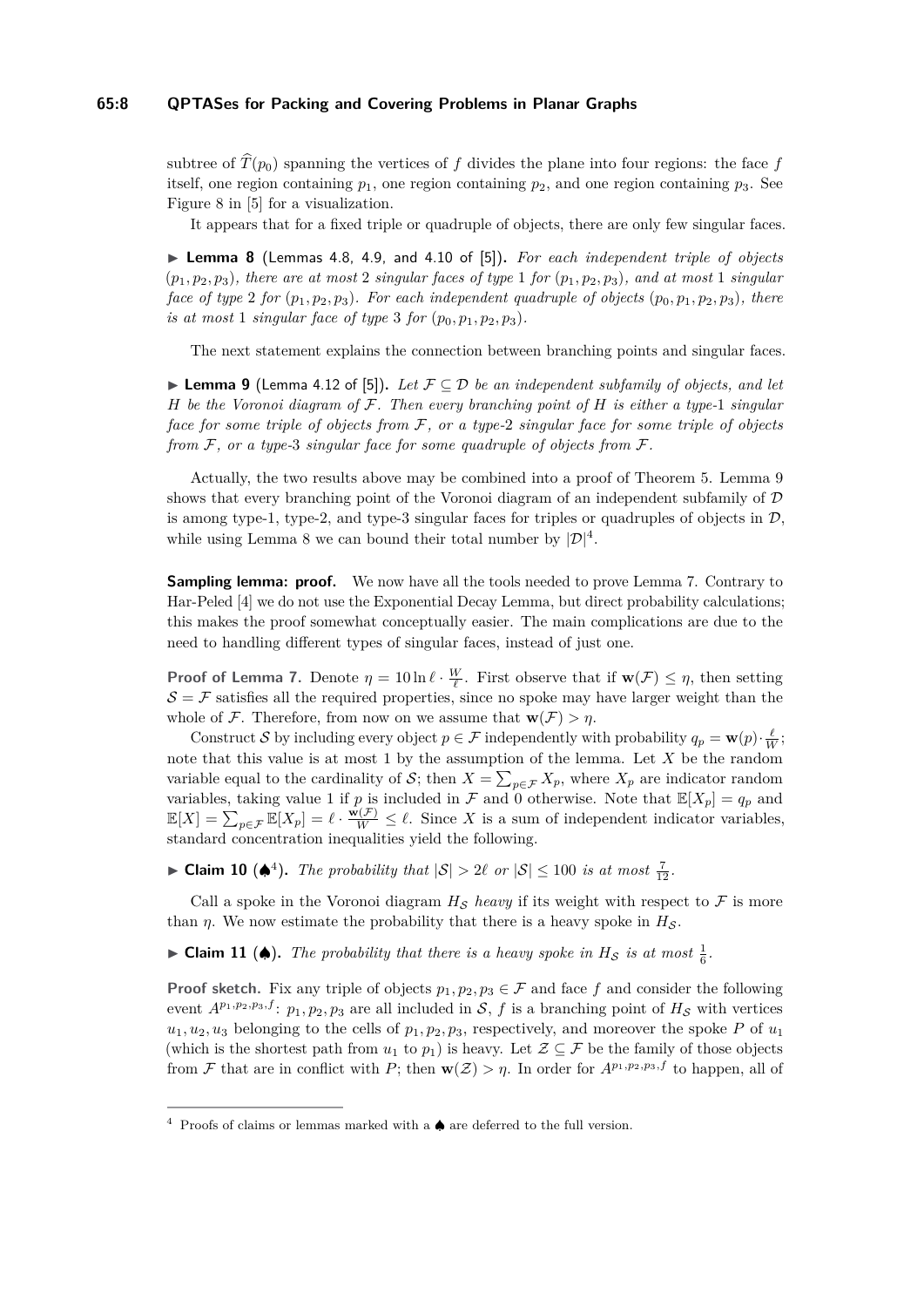#### **Mi. Pilipczuk, E. J. van Leeuwen, and A. Wiese 65:9**

 $\{p_1, p_2, p_3\}$  have to be included in S and none of Z may be included in S. Since objects are included in  $\mathcal S$  independently, we have

$$
\mathbb{P}(A^{p_1,p_2,p_3,f}) \leq \mathbf{w}(p_1)\mathbf{w}(p_2)\mathbf{w}(p_3) \cdot \frac{\ell^3}{W^3} \cdot \prod_{q \in \mathcal{Z}} (1-\mathbf{w}(q)) \leq \frac{\mathbf{w}(p_1)\mathbf{w}(p_2)\mathbf{w}(p_3)}{W^3} \cdot \ell^{-7};
$$

this follows from simple calculations using the lower bound on  $w(Z)$ . By Lemma [8,](#page-7-1) for each triple  $p_1, p_2, p_3 \in \mathcal{F}$  there are at most two singular faces of type 1, hence at most two faces *f* for which  $A^{p_1,p_2,p_3,f}$  has a non-zero probability, each with three vertices. Summing through all the triples  $p_1, p_2, p_3 \in \mathcal{F}$ , we see that the probability that there is a heavy spoke in  $H_{\mathcal{S}}$ incident to a type-1 branching point is at most  $6 \cdot \ell^{-7} \leq 10^{-6}$ . Applying a similar reasoning to the other two types of branching points yields the claim.

We are left with diamonds. Call a diamond  $\Delta_S(e)$  in  $H_S$  *heavy* if its weight with respect to  $\mathcal F$  is larger than  $\eta$ . The next check follows by essentially the same estimation as Claim [11.](#page-7-3)

# ► Claim 12 (♦). The probability that there is a heavy diamond in  $H_S$  is at most  $\frac{1}{6}$ .

Concluding, assertion  $4 \leq |\mathcal{S}| \leq 2\ell$  does not hold with probability at most  $\frac{7}{12}$ , there is a heavy spoke in  $H_{\mathcal{S}}$  with probability at most  $\frac{1}{6}$ , and there is a heavy diamond in  $H_{\mathcal{S}}$  with probability at most  $\frac{1}{6}$ . Hence, with probability at least  $\frac{1}{12}$  neither of the above holds, so there exists a subfamily  $\mathcal S$  satisfying all the postulated conditions.

## **2.3 Balanced nooses**

We proceed with the proof of Lemma [6](#page-5-0) by explaining the second ingredient: balanced separators in Voronoi diagrams. In general, short embedding-respecting separators in the Voronoi diagram – so-called *nooses* – correspond to Voronoi separators we are looking for. We start by defining nooses and showing how the existence of a *sphere-cut decomposition* of small width – a hierarchical decomposition of the diagram using nooses – implies the existence of a short noose that breaks the instance in a balanced way.

We remark that in [\[4\]](#page-12-2), this part of the reasoning is essentially done by considering the *radial* graph of the Voronoi diagram and applying the weighted balanced separator theorem of Miller [\[6\]](#page-12-6) to it. Such approach would be also applicable in our case, but we find the approach via sphere-cut decompositions more explanatory regarding how separators in the (radial graph of the) diagram correspond to separators in the instance.

**Sphere-cut decompositions.** We now recall the framework of *sphere-cut decompositions*, which are embedding-respecting hierarchical decompositions of planar graphs.

A *branch decomposition* of a graph *H* is a pair (*T, η*) where *T* is a tree with all internal nodes having degree 3, and  $\eta$  is a bijection between the edge set of *H* and the leaf set of *T* (for clarity, we always use the term *node* for a vertex of a decomposition tree). Take any edge *e* of *T* and consider removing it from *T*; then *T* breaks into two subtrees, say  $T_1, T_2$ . Let  $A_1, A_2$  be the preimages of the leaf sets of  $T_1, T_2$  under  $\eta$ , respectively; then  $(A_1, A_2)$  is a partition of the edge set of *H*. The *width* of the edge *e* is the number of vertices of *H* incident to both an edge of *A*<sup>1</sup> and to an edge of *A*2, and the *width* of the branch decomposition  $(T, \eta)$  is the maximum among the widths of the edges of *T*. The *branchwidth* of *H* is the minimum possible width of a branch decomposition of *H*.

Let *H* be a connected plane graph embedded in a sphere  $\Sigma$ . A *noose* in *H* is a closed. directed curve  $\gamma$  on  $\Sigma$  without self-crossings that meets *H* only at its vertices and visits every face of *H* at most once. Note that removing  $\gamma$  from the sphere  $\Sigma$  breaks it into two open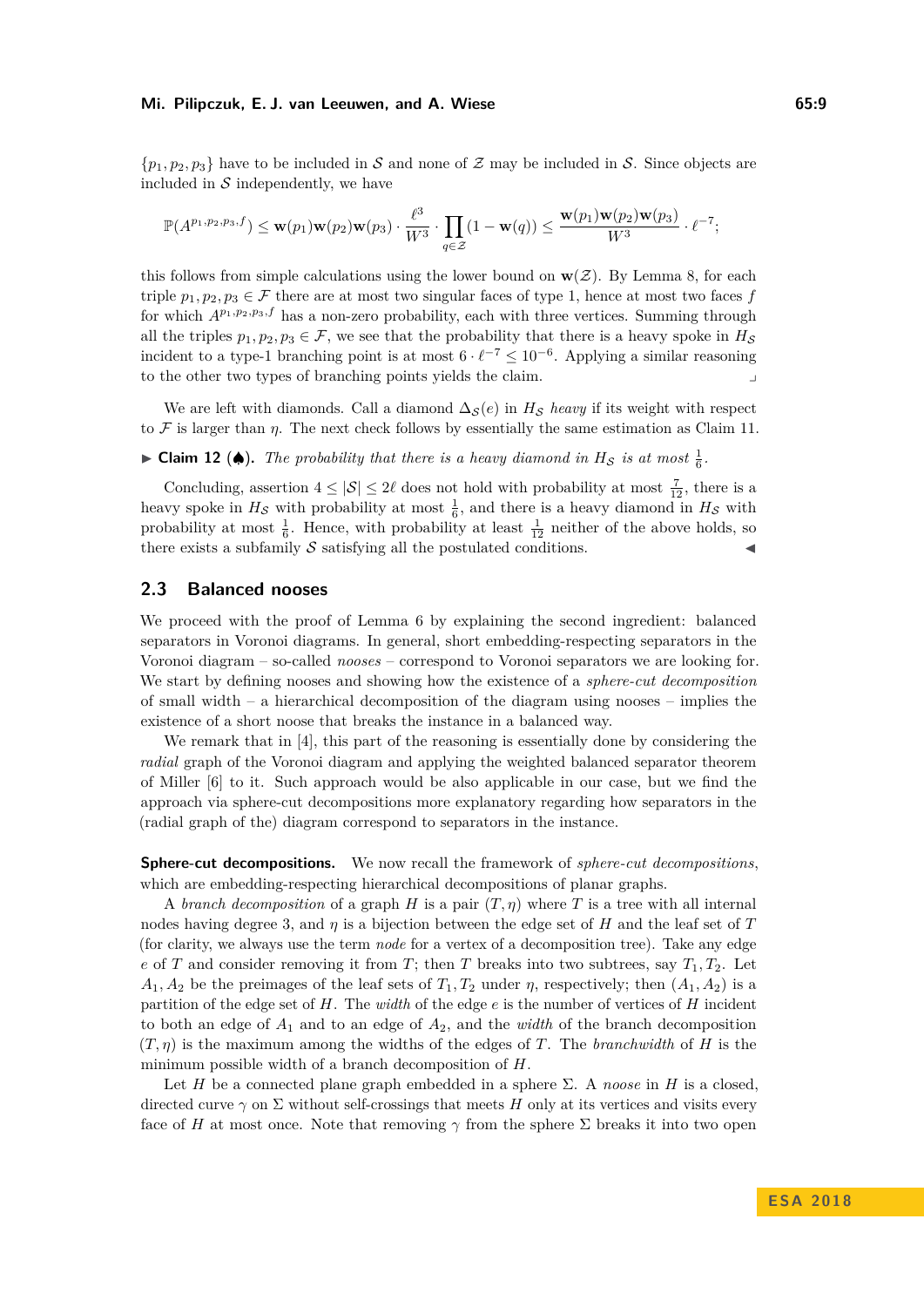#### **65:10 QPTASes for Packing and Covering Problems in Planar Graphs**

disks: for one of them  $\gamma$  is the clockwise traversal of the perimeter, and for the other it is the counter-clockwise traversal (fixing an orientation of  $\Sigma$ ). The first disk shall be called **enc**( $\gamma$ ) while the second shall be called **exc**( $\gamma$ ) (for *enclosed* and *excluded*). Two nooses  $\gamma$ ,  $\gamma'$ are *equivalent* if they are homotopic on  $\Sigma$  with a homotopy that fixes the embedding of *H*; in other words,  $\gamma'$  can be obtained from  $\gamma$  by continuous transformations within faces of *H*.

A *sphere-cut decomposition* of *H* is a triple  $(T, \eta, \delta)$  where  $(T, \eta)$  is a branch decomposition of *H* and  $\delta$  maps ordered pairs of adjacent nodes of *T* to nooses on  $\Sigma$  (w.r.t. *H*) such that the following conditions are satisfied for each pair of adjacent nodes of *T*:

- $\delta(x, y)$  is equal to  $\delta(y, x)$  reversed (in particular  $\mathbf{enc}(\delta(x, y)) = \mathbf{exc}(\delta(y, x))$ );
- **enc**( $\delta(x, y)$ ) contains all the edges of *H* mapped to the component of *T* − *xy* containing *y*, ÷. while  $\mathbf{exc}(\delta(y, x))$  contains all the edges of *H* mapped to the other component of *T* − *xy*. The following result follows from [\[3,](#page-12-7) [8\]](#page-12-8) and was formulated in exactly this way in [\[5\]](#page-12-4).

<span id="page-9-0"></span>▶ **Theorem 13.** *Every n-vertex sphere-embedded multigraph that is connected and bridgeless has a sphere-cut decomposition of width at most*  $\sqrt{4.5n}$ .

We note that in Theorem [13,](#page-9-0) the assumption that the multigraph is bridgeless is necessary, as multigraphs with bridges do not have sphere-cut decompositions at all.

Suppose  $(T, \eta, \delta)$  is a sphere-cut decomposition of *G*. It is straightforward to see that we may adjust the nooses  $\delta(x, y)$  for x, y ranging over adjacent nodes of T so that the following condition is satisfied: if node *x* has neighbors  $y_1, y_2, y_3$  in *T*, then **enc**( $\delta(y_1, x)$ ) is the disjoint union of  $\mathbf{enc}(\delta(x, y_2))$ ,  $\mathbf{enc}(\delta(x, y_3))$ , and  $(\delta(x, y_2) \cap \delta(x, y_3)) \setminus \delta(y_1, x)$ . Sphere-cut decompositions satisfying this condition will be called *faithful*. It is easy to see that any sphere-cut decomposition can be made faithful by changing each noose to an equivalent one.

**Separator theorem for nooses.** We now state a separator theorem for nooses drawn from a sphere-cut decomposition of a given sphere-embedded multigraph. The theorem is weighted with respect to a measure defined as follows. Suppose  $\mathcal R$  is a finite family of pairwise disjoint *objects* on a sphere  $\Sigma$ , where each object  $p \in \mathcal{R}$  is a nonempty arc-connected subset of  $\Sigma$ with associated nonnegative weight **w**(*p*). For an open disk  $\Delta \subseteq \Sigma$ , define its R-measure  $\mu_{\mathcal{R}}(\Delta)$  as the total weight of objects from R that are entirely contained in  $\Delta$ .

<span id="page-9-1"></span>**Lemma 14 (** $\spadesuit$ **).** Let *H* be a connected, bridgeless multigraph embedded on a sphere  $\Sigma$ . Let R *be a weighted family of pairwise disjoint objects on*  $\Sigma$  *and let*  $W = \mathbf{w}(\mathcal{R})$ *. Suppose further*  $(T, \eta, \delta)$  *is a faithful sphere-cut decomposition of H such that for every pair*  $(x, y)$ *of adjacent nodes in T such that x is a leaf, we have*  $\mu_{\mathcal{R}}(\mathbf{enc}(\delta(y,x))) < \frac{9}{20}W$ *. Then there exists a noose*  $\gamma$  *w.r.t H, which is one of the nooses in the sphere-cut decomposition*  $(T, \eta, \delta)$ *, such that the following hold:*

$$
\mu_{\mathcal{R}}(\mathbf{enc}(\gamma)) \leq \frac{9}{10}W
$$
 and  $\mu_{\mathcal{R}}(\mathbf{exc}(\gamma)) \leq \frac{9}{10}W.$ 

The proof of Lemma [14](#page-9-1) is standard: we find a balanced edge  $(x, y)$  in the decomposition  $(T, \eta, \delta)$  and  $\delta(x, y)$  is the sought noose. The fact that nooses appearing in  $(T, \eta, \delta)$  may intersect objects from  $R$  requires some technical attention. Details are in the full version.

**Proof sketch of Lemma [6.](#page-5-0)** The proof of Lemma [6](#page-5-0) now essentially follows by combining Theorem [13,](#page-9-0) Lemma [7,](#page-6-0) and Lemma [14](#page-9-1) as follows. Applying Lemma [7](#page-6-0) to  $\mathcal F$  with  $\ell = s^2$ yields a suitable subfamily  $S \subseteq \mathcal{F}$ . We investigate the Voronoi diagram  $H_S$  induced by S. Applying Theorem [13](#page-9-0) to  $H<sub>S</sub>$  yields a sphere-cut decomposition of width at most 3*s*, which we can feed to Lemma [14](#page-9-1) to obtain a balanced noose *γ*. This noose naturally corresponds to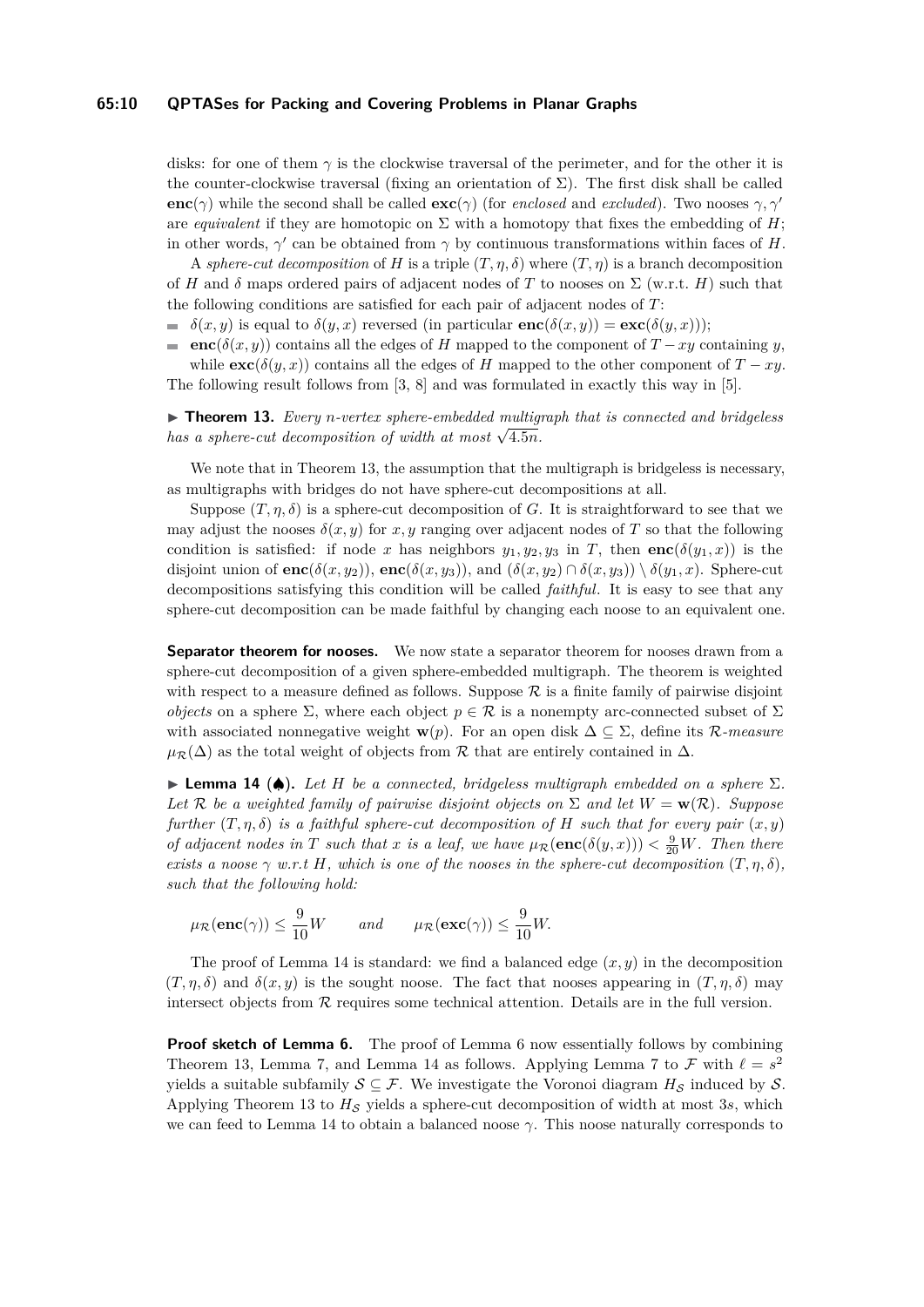a Voronoi separator  $S(\gamma)$ , obtained by essentially tracing  $\gamma$  and marking the parts of the Voronoi diagram of  $\mathcal S$  that it visits. The connection between nooses in the Voronoi diagram and Voronoi separators was largely explored in [\[5\]](#page-12-4). Then properties asserted by Lemma [7,](#page-6-0) in particular the fact that every spoke in  $H_S$  has small weight, imply that  $S(\gamma)$  satisfies all the requested conditions. There is one technical caveat in that the Voronoi diagram  $H_S$  may have bridges, so a priori we cannot apply Theorem [13](#page-9-0) to it; this requires special technical treatment. The detailed proof of Lemma [6](#page-5-0) can be found in the full version.

# **3 A QPTAS for Maximum Weight Independent Set of Objects**

In this section we use Lemma [4](#page-3-0) to design a QPTAS for MWISO, that is, we prove Theorem [1.](#page-2-1) Recall that the setting is as follows. The input is  $(G, \mathcal{D})$ , where *G* is a graph embedded in a sphere  $\Sigma$  together with a family of objects  $\mathcal{D}$ , each being a connected subgraph of *G* with a prescribed positive weight. Moreover, we are given an accuracy parameter  $\epsilon > 0$  and we may assume w.l.o.g. that  $\epsilon < \frac{1}{10}$ . The goal is to find an independent subfamily  $\mathcal{F} \subseteq \mathcal{D}$  with the largest possible weight; more precisely, the algorithm shall compute a solution of weight at least  $(1 - \epsilon)$  times the optimum. Let  $n = |V(G)|$  and  $N = |D|$ ; w.l.o.g. we assume  $N \ge 2$ .

We will also assume that all objects in  $D$  have weights between 1 and  $M = 2\epsilon^{-1}N$ . This assumption is easy to achieve as follows: guess the heaviest object  $p$  from the optimum solution, remove all objects of weight less  $\mathbf{w}(p)/M$  from  $\mathcal{D}$ , rescale the weights to the interval [1, *M*], and then look for an  $(1 - \epsilon/2)$ -approximate solution. To see that this is correct, observe that in the optimum solution, objects of weight less than  $\mathbf{w}(p)/M$  in total constitute at most an  $\epsilon/2$ -fraction of the weight of p alone, so by removing them we lose at most an  $\epsilon/2$ fraction of the optimum. A formal reasoning is presented in the full version.

Before we proceed to the algorithm, we fix the following parameters:

$$
d_{\max} = 10 \ln(MN), \qquad \hat{\epsilon} = \frac{\epsilon}{d_{\max}}, \qquad s = 10^3 \cdot \frac{1}{\hat{\epsilon}} \ln \frac{1}{\hat{\epsilon}}.
$$

Parameter  $d_{\text{max}}$  is the maximum recursion depth of the algorithm; note that  $d_{\text{max}} =$  $\mathcal{O}(\log(N/\epsilon))$ . Next,  $\hat{\epsilon} = \mathcal{O}(\epsilon/\log(N))$  is the refined accuracy parameter which will be used throughout the recursion instead of  $\epsilon$ . Similarly as in [\[1,](#page-12-0) [2,](#page-12-1) [4\]](#page-12-2), intuitively we lose a factor of  $1 - \hat{\epsilon}$  in each recursion level which yields an overall approximation ratio of  $(1 - \hat{\epsilon})^{d_{\max}} = (1 - \epsilon/\log(N))^{O(\log(N))} = 1 - O(\epsilon)$ . Let us stress that although the algorithm uses recursion and the number of objects changes in subsequent recursive calls, the values of  $d_{\text{max}}$ ,  $\hat{\epsilon}$ , s are fixed as above and their definitions always refer to the initial number of objects.

We now explain the algorithm; it is also summarized using pseudocode as Algorithm [1](#page-11-0) Let us fix an optimum solution  $\mathcal{F}_{\text{OPT}}$  and denote  $W = \mathbf{w}(\mathcal{F}_{\text{OPT}})$ . We shall analyze  $\mathcal{F}_{\text{OPT}}$ , which will lead to the formulation of the algorithm as a recursive search for  $\mathcal{F}_{\text{OPT}}$ .

We would like to use Lemma [4](#page-3-0) to guess a Voronoi separator that breaks  $\mathcal{F}_{\text{OPT}}$  in a balanced way. However, we first need make sure that every object in question constitutes only a small fraction of *W*. This is done by a standard method of guessing exactly "heavy" objects in the solution, whose number is small, and proceeding only with the "light" ones.

More precisely, call an object  $p \in \mathcal{F}_{\text{OPT}}$  *heavy* if  $\mathbf{w}(p) > s^{-2}W$ . Observe that the number of heavy objects in  $\mathcal{F}_{\text{OPT}}$  is at most  $s^2$ , hence there are at most  $N^{s^2}$  possible ways to select those heavy objects from  $D$ . The algorithm branches into all possible such ways, in each branch fixing a different candidate for the set of heavy objects. Hence, by increasing the number of subproblems by a multiplicative factor  $N^{s^2}$  we may assume that the algorithm fixes the set  $\mathcal{F}_{hv}$  consisting of all heavy objects in  $\mathcal{F}_{OPT}$ . Let  $\mathcal{D}'$  be obtained from  $\mathcal{D}$  by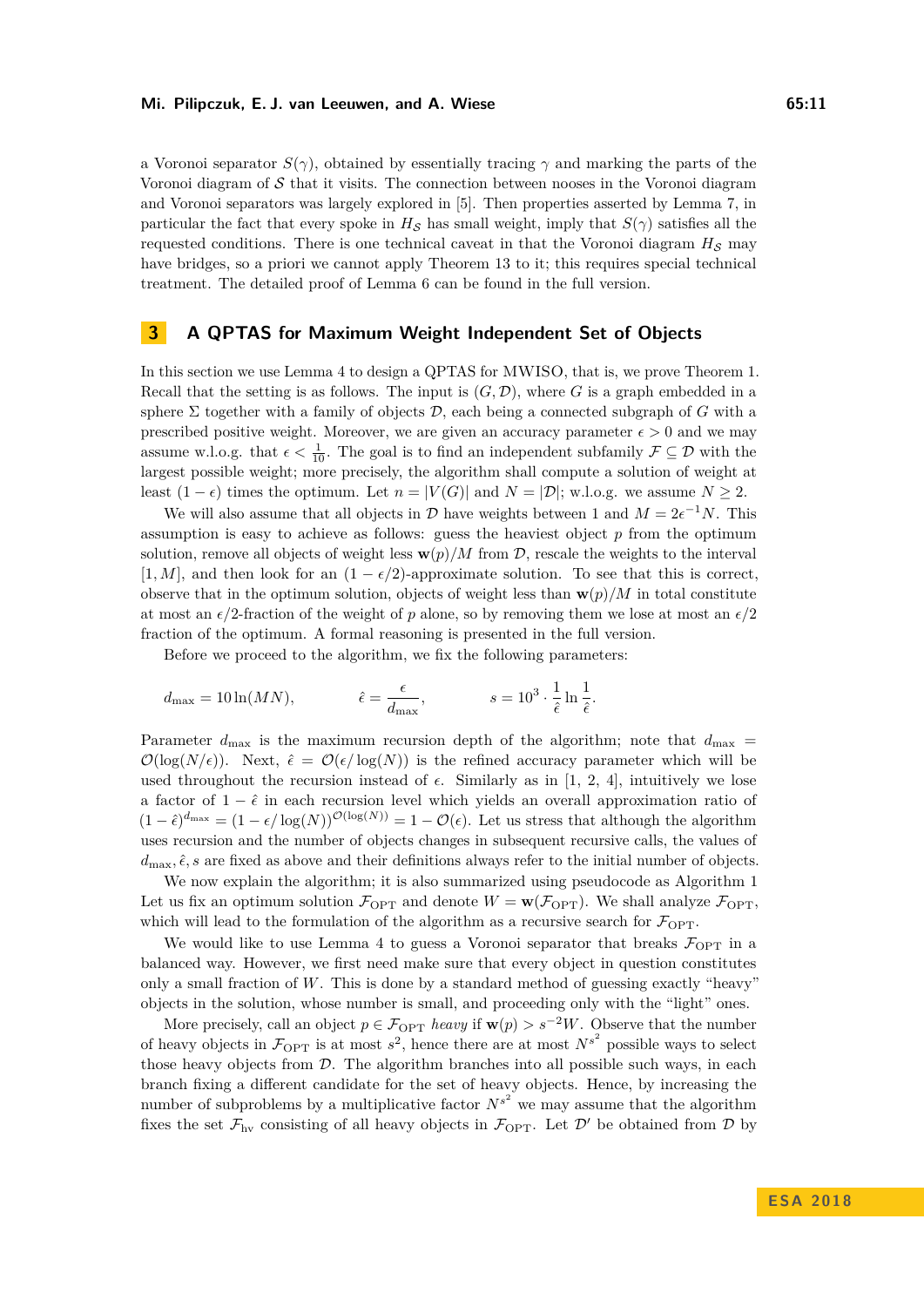**Algorithm 1:** Algorithm AlgMWISO. **Input:** An instance  $(G, \mathcal{D})$ , recursion depth *d* **Output:** An independent family  $\mathcal{F} \subseteq \mathcal{D}$ **if**  $d > d_{\text{max}}$  **then**  $\mathbb{R}$ **return** ∅  $\mathcal{F} \leftarrow \emptyset$ **forall**  $\mathcal{F}_{hv}$ : independent subfamily of D with  $|\mathcal{F}_{hv}| \leq s^2$  **do**  $\mathcal{D}' \leftarrow \mathcal{D}$  – (all objects that intersect any object of  $\mathcal{F}_{hv}$ )  $\mathbb{X} \leftarrow$  family computed for  $\mathcal{D}'$  using Lemma [4](#page-3-0) **forall**  $\mathcal{X} \in \mathbb{X}$  **do**  $\mathcal{D}_1, \ldots, \mathcal{D}_k \leftarrow$  vertex sets of the connected components of  $IntGraph(D') - X$  $f$ *or*  $i = 1$ *to* $k$ **<b>***do*  $\mathcal{F}_i \leftarrow \texttt{AlgMWISO}(G, \mathcal{D}_i, d+1)$  $\mathcal{F}_{\mathrm{cand}} \leftarrow \mathcal{F}_{\mathrm{hv}} \cup \bigcup_{i=1}^k \mathcal{F}_i$  $\textbf{if} \ \ \textbf{w}(\mathcal{F}_{\mathrm{cand}}) > \textbf{w}(\mathcal{F}) \ \textbf{then}$  $\mathcal{F} \leftarrow \mathcal{F}_{\mathrm{cand}}$ **return** F

<span id="page-11-0"></span>removing  $\mathcal{F}_{hv}$  and all objects intersecting any object from  $\mathcal{F}_{hv}$ , and let  $\mathcal{F}'_{OPT} = \mathcal{F}_{OPT} - \mathcal{F}_{hv}$ . Note that  $\mathbf{w}(\mathcal{F}_{\text{OPT}}') \leq W$  and  $\mathbf{w}(p) \leq s^{-2}W$  for all  $p \in \mathcal{F}_{\text{OPT}}'$ .

We may now apply Lemma [4](#page-3-0) to  $\mathcal{F}'_{\text{OPT}} \subseteq \mathcal{D}'$  with W being the upper bound on its weight. Thus, in time  $N^{\mathcal{O}(s)} \cdot n^{\mathcal{O}(1)}$  we may compute a family X consisting of subsets of  $\mathcal{D}'$  with  $|\mathbb{X}| \leq 6^{3s} N^{15s}$  and satisfying the following property: there exists  $\mathcal{X} \in \mathbb{X}$  such that  $w(\mathcal{F}_{\text{OPT}}' \setminus \mathcal{X}) \leq \epsilon W$  and within each connected component of the graph  $\text{IntGraph}(\mathcal{D}') - \mathcal{X}$ the total weight of objects from  $\mathcal{F}'_{\text{OPT}}$  does not exceed  $\frac{9}{10}W$ . By branching into all the members of  $X$ , via increasing the number of subproblems by a multiplicative factor  $|X|$  we may henceforth assume that the algorithm fixes  $\mathcal X$  with properties as above.

For a fixed choice of  $\mathcal{F}_{hv}$  and X as above, let us inspect the connected components of IntGraph( $\mathcal{D}'$ ) –  $\mathcal{X}$ ; let their vertex sets be  $\mathcal{D}_1, \ldots, \mathcal{D}_k$ . We apply the algorithm recursively to the instances  $(G, \mathcal{D}_i)$  for  $i = 1, \ldots, k$ , yielding independent families  $\mathcal{F}_1, \ldots, \mathcal{F}_k$  with  $\mathcal{F}_i \subseteq \mathcal{D}_i$ . We record the family  $\mathcal{F} = \mathcal{F}_{hv} \cup \bigcup_{i=1}^k \mathcal{F}_i$  as a candidate for the solution; it is straightforward to see from the construction that this family is independent. Finally, as the final solution we output the heaviest among the recorded candidates; that is, the heaviest solution found for all choices of  $\mathcal{F}_{hv}$  and X. We remark that if for some choice of  $\mathcal{F}_{hv}$  it turned out that  $\mathcal{D}' = \emptyset$ , i.e., every object intersects some objects from  $\mathcal{F}_{hv}$ , then X contains only one choice of X being  $\emptyset$ , hence we include  $\mathcal{F} = \mathcal{F}_{hv}$  among the candidates without invoking any recursive calls.

The base case of the recursion is provided by trimming it at level  $d_{\text{max}}$ . More precisely, all subcalls at depth larger than  $d_{\text{max}}$  return empty solutions. This concludes the description of the algorithm; as mentioned, it is summarized using pseudocode as Algorithm [1.](#page-11-0)

The above algorithm runs in time  $2^{poly(1/\epsilon,N)} \cdot n^{\mathcal{O}(1)}$ , because at each node of the recursion tree the algorithm uses polynomial time and calls itself on  $N^{\mathcal{O}(s^2)}$  subinstances, where  $s = \text{poly}(1/\epsilon, \log N)$ . Together with the bound of  $d_{\text{max}} = \mathcal{O}(\log(N/\epsilon))$  on the recursion depth this yields the promised running time. As mentioned, the claimed approximation ratio follows as intuitively in each of the  $d_{\text{max}}$  recursion levels we lose a factor of  $1 - \hat{\epsilon}$ , accumulating to  $(1 - \hat{\epsilon})^{d_{\text{max}}} = 1 - \mathcal{O}(\epsilon)$  overall. Formal proofs are in the full version.